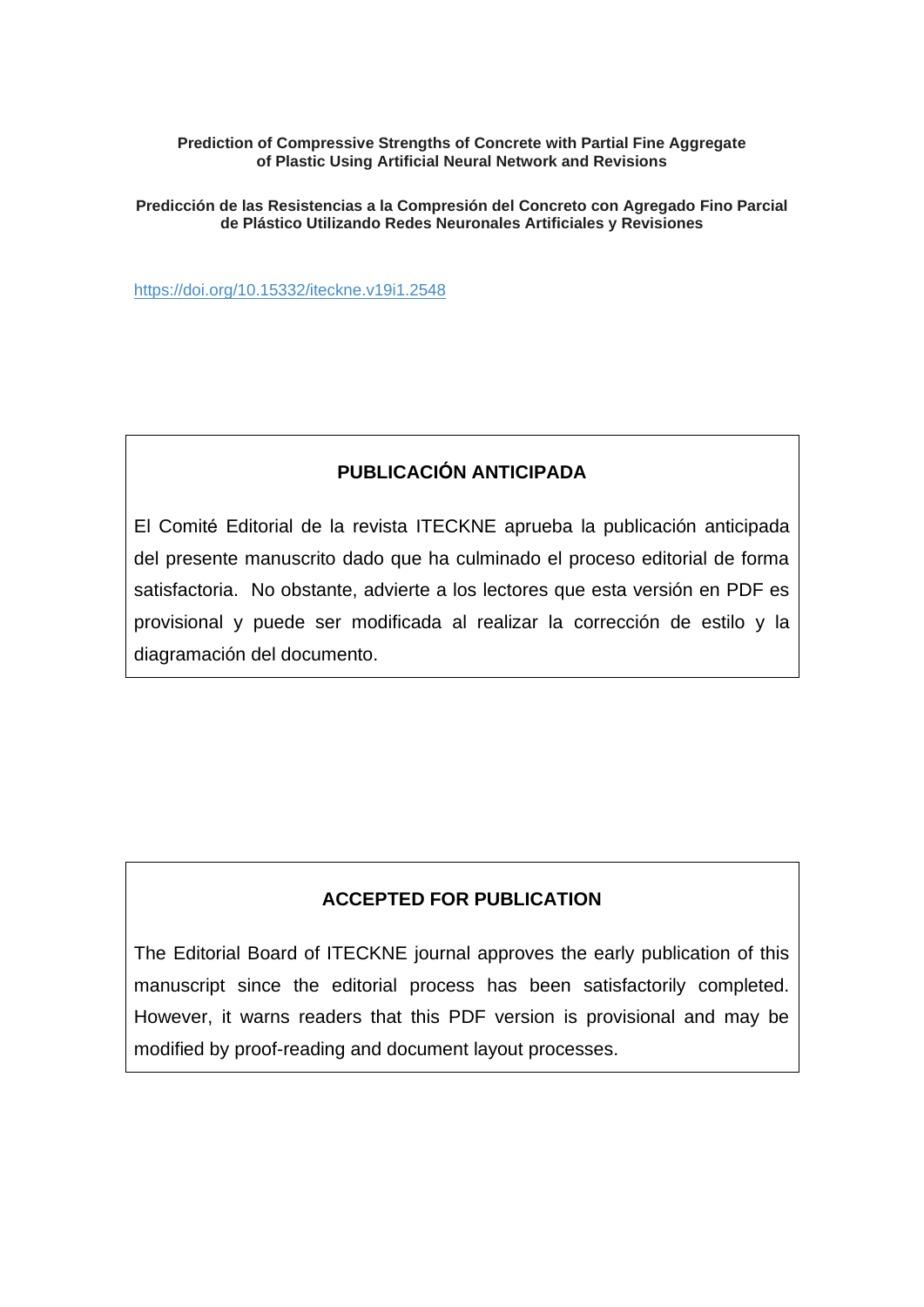#### **Prediction of Compressive Strengths of Concrete with Partial Fine Aggregate of Plastic Using Artificial Neural Network and Revisions**

#### **Predicción de las Resistencias a la Compresión del Concreto con Agregado Fino Parcial de Plástico Utilizando Redes Neuronales Artificiales y Revisiones**

Cornelius Ngunjiri Ngandu, M.Eng. Environmental Engineering, Egerton University, Egerton, Kenya, email: [ngunjiri55@yahoo.com,](mailto:ngunjiri55@yahoo.com) ORCID: 0000-0003-2877-3534

#### **Abstract**

In recent past years, plastic waste has been an environmental menace. Utilization of plastic waste as fine aggregate substitution could reduce the demand and negative impacts of sand mining while addressing waste plastic challenges.

This study aims at evaluating compressive strengths prediction models for concrete with plastic -mainly recycled plastic- as partial replacement or addition of fine aggregates, by use of artificial neural networks (ANNs), developed in OCTAVE 5.2.0 and datasets from reviews. 44 datasets from 8 different sources were used, that included four input variables, namely water: binder ratio, control compressive strength (MPa), percentage of plastic replacement or additive by weight and plastic type and the output variable was the compressive strength of concrete with partial plastic aggregates.

Various models were run and the selected model, with 14 nodes in hidden layer and 320,000 iterations, indicated overall root mean square error (RMSE), absolute factor of variance  $(R^2)$ , mean absolute error (MAE) and mean absolute percentage error (MAPE) values of 1.786 MPa, 0.997, 1.329 MPa and 4.44%. Both experimental and predicted values showed a generally increasing percentage reduction of compressive strengths with increasing percentage of plastic fine aggregate.

The model showed reasonably low errors, reasonable accuracy and good generalization. ANN model could be used extensively in modeling of green concrete, with partial waste plastic fine aggregate. The study recommends ANNs models application as possible alternative for green concrete trial mix design. Sustainable techniques such as low-cost superplasticizers from recycled material and cost-effective technologies to adequately sizing and shaping plastic for fine aggregate application should be encouraged, so as to enhance strength of concrete with partial plastic aggregates.

**Keywords:** Plastic, fine aggregates, compressive strength, artificial neural network

#### **Resumen**

En los últimos años, los desechos plásticos han sido una amenaza para el medio ambiente. La utilización de desechos plásticos como sustitución de agregados finos podría reducir la demanda y los impactos negativos de la extracción de arena al tiempo que aborda los desafíos de los desechos plásticos.

Este estudio tiene como objetivo evaluar modelos de predicción de resistencias a la compresión para concreto con plástico, principalmente plástico reciclado, como reemplazo parcial o adición de agregados finos, mediante el uso de redes neuronales artificiales (ANN), desarrollado en OCTAVE 5.2.0 y conjuntos de datos de revisiones. Se utilizaron 44 conjuntos de datos de 8 fuentes diferentes, que incluían cuatro variables de entrada, a saber: relación agua: aglutinante; controlar la resistencia a la compresión (MPa); porcentaje de reemplazo o aditivo de plástico por peso y tipo de plástico y la variable de salida fue la resistencia a la compresión del hormigón con agregados plásticos parciales.

Se ejecutaron varios modelos y el modelo seleccionado, con 14 nodos en la capa oculta y 320.000 iteraciones, indicó el error cuadrático medio general (RMSE), el factor de varianza absoluto (R2), el error absoluto medio (MAE) y el error porcentual absoluto medio (MAPE) en valores de 1,786 MPa, 0,997, 1,329 MPa y 4,44%. Tanto los valores experimentales como los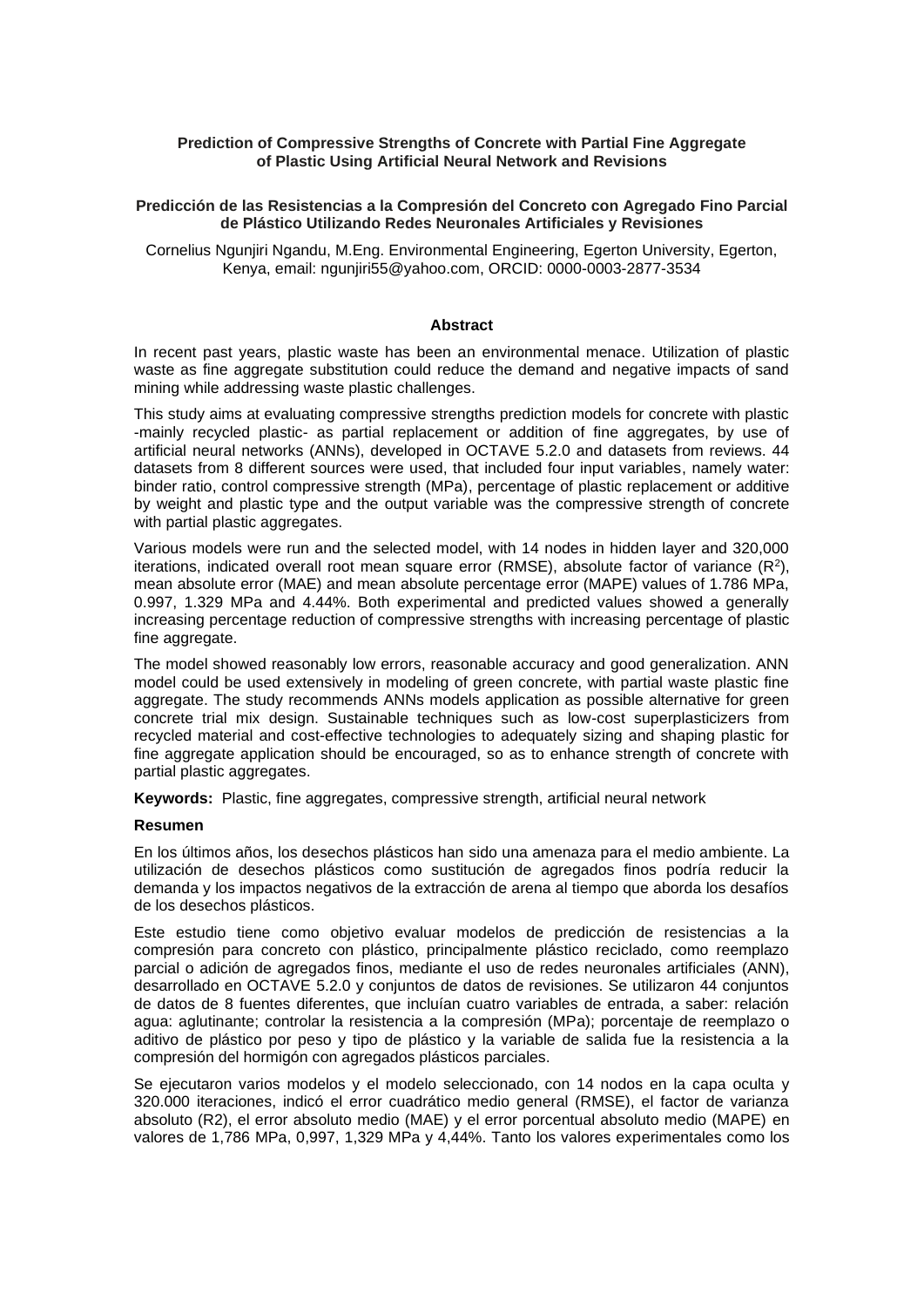predichos mostraron un porcentaje de reducción generalmente creciente de las resistencias a la compresión con el aumento del porcentaje de agregado fino de plástico.

El modelo mostró errores razonablemente bajos, precisión razonable y buena generalización. El modelo ANN podría utilizarse ampliamente en el modelado de hormigón verde, con áridos finos de plástico de desecho parcial. El estudio recomienda la aplicación de modelos ANNs como posible alternativa para el diseño de mezclas de prueba de concreto verde. Deben fomentarse las técnicas sostenibles, como los superplastificantes de bajo costo a partir de material reciclado y las tecnologías rentables para dimensionar y dar forma adecuada al plástico para la aplicación de agregados finos, a fin de mejorar la resistencia del hormigón con agregados plásticos parciales.

**Palabras clave:** Plástico, agregados finos, resistencia a la compresión, red neuronal artificial

#### **1 Introduction**

According to European Environmental Agency [1], plastic—particularly plastic waste—has a significant impact on climate and environment; plastic waste in most cases was not handled in a sustainable way. In recent past years, plastic waste has been a problem environmentally, in land and water bodies. Negative impact of plastic has resulted in bans or restrictions on usage of one or more types of plastic in various countries/regions.

This research evaluates the compressive strength prediction for plastic as partial replacement of fine aggregate in concrete using artificial neural networks (ANNs) and based on data from previous experimental researches. The application of accurate prediction models for green concrete could promote usage and quality control of sustainable building materials. Research by Chandwani *et al.* [2] on modeling slump of ready-mix concrete showed that usage of ANN methodology -developed in MATLAB 2011b and trained using Levenberg-Marquardt algorithmwas superior to regression models for problems due to having various independent variables. Comparative analysis of genetic programming and artificial neural networks (ANNs) techniques -trained using Levenberg-Marquardt algorithm- applied for compressive strength prediction with and without fly ash, indicated that ANN model was most reliable according to Chopra *et al.* [3]. Al-Swaidani and Khwies [4] research, using ANNs established in MATLAB and trained by Levenberg-Marquardt backpropagation on concrete containing volcanic-scoria as cement replacement, 0 % (control) to 35 %, indicated that ANN models were not only practical for compressive strength prediction but also highly efficient for water permeability prediction and porosity, the model performing better than multi-linear regression. Revathy *et al.* [5] carried out a study, where mean absolute percentage error (MAPE) represented the model performance and root mean square error (RMSE) represented the error between experimental and predicted results, for neural network models generated to predict compressive strength and fresh properties of flowable concrete, using MATLAB; they used 34 data set for training, 8 for validation and 8 for testing, using BFGS quasi-newton back propagation training algorithm for neural network. Sathyan *et al.* [6] used random kitchen sink algorithm and regularized least square algorithm; the two applications come together in the grand unified regularized least square (GURLS) tool bar in MATLAB; the training data had 32 datasets and to measure model accuracy 8 test dataset were used; hardened stages of self-compacting concrete were used for modeling. Algorithms of HIV/AIDS model were developed under free GNU octave (5.1.0 version); results indicated the usefulness of computing systems like GNU octave as indicated by Campos *et al.* [34]. A study by Żurek *et al.* [35] on analysis of reliability of technical means of transport was effective for determining expected fitness time, dependent on the reliability function adopted. According to Baumbach [33], hyperbolic tangent or Tanh activation function can overcome disadvantage on non-zero centric function that can affect Sigmoid function, gradient is smooth and values of outputs are in the range of 0 to 1, hence each neuron output is normalized. As indicated by GeeksforGeeks [31], Tanh function is mostly better compared to Sigmoid function, has ranges of -1 to +1, it is not linear and a hidden layer result to 0 or around 0; hence it aids in data centering and making the next layer learning easier.

According to Chunchu and Putta [7], recycled high impact polystyrene could replace up to 30 per cent of natural river sand (by volume) for production of eco-friendly durable and flowable concrete. According to Soboji and Owamah [8], low density polyethylene (LDPE) plastic waste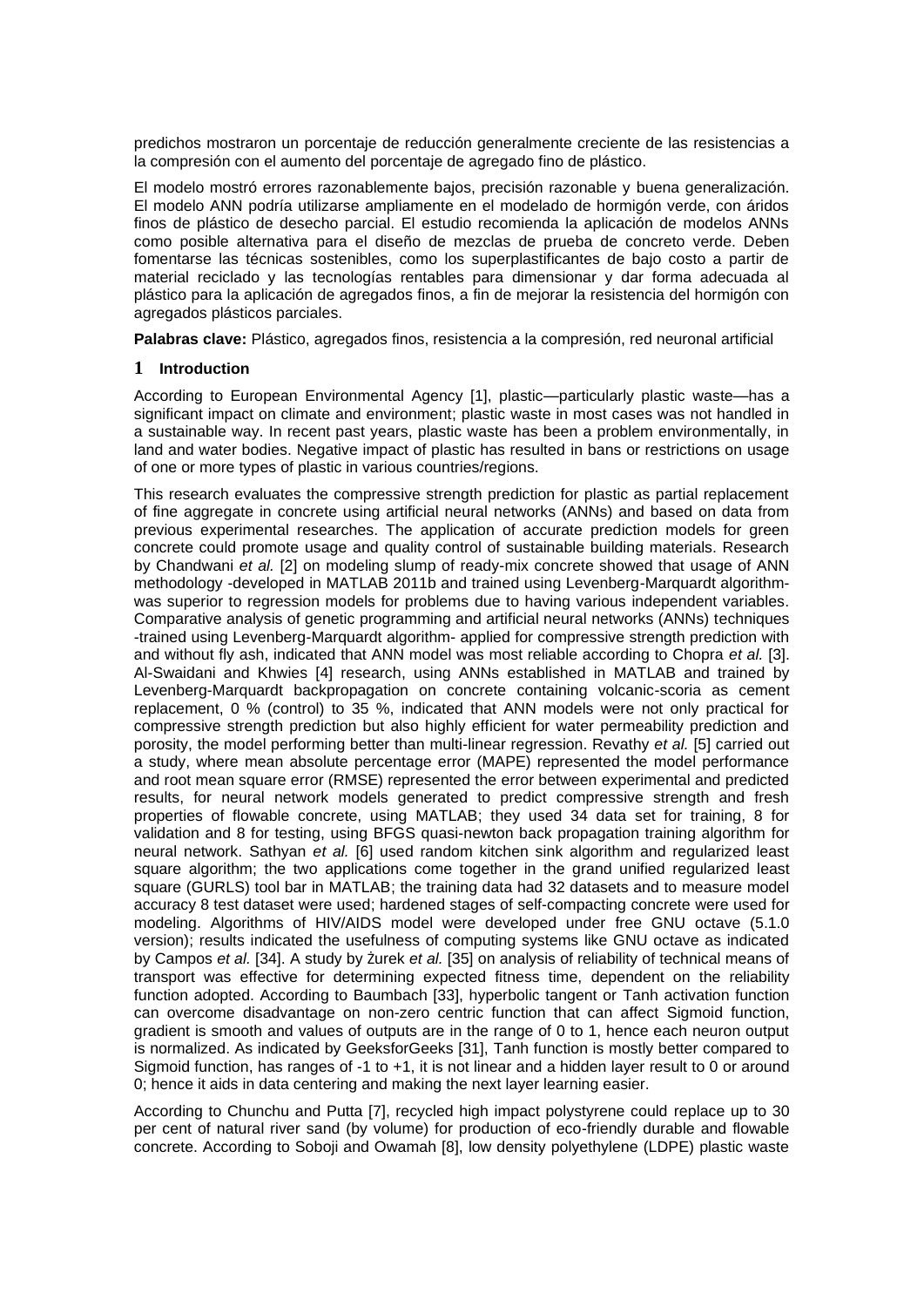recycling in concrete is environmentally friendly and it should be encouraged. The concept of plastic waste mixing in concrete could be a very environmentally-friendly method of solid waste disposal in landfills as indicated by Dharmaraj and Iyappan [9]. Waste utilization from rice processing/production for construction could provide alternative sustainable materials, while reducing the burden of solid waste according to Ngandu [10], the same goes for reused/recycled plastic waste for construction.

The development of accurate models for prediction of concrete incorporated with recycled plastic aggregates could provide a cost-effective tool for specifications, codes of practices, quality control and/or policy guideline. Accurate machine learning tools for modeling concrete with alternative sustainable materials could be less time-consuming and more environmentally friendly as compared to experimental trials/mix designs.

Development of predictive model using data from different experimental research dataset could result in a versatile and generalized model with reasonable accuracy of concrete. This study aims at evaluating prediction of compressive strengths for concrete with plastic -mainly waste/recycled plastic- as partial replacement or addition of fine aggregates. The four (4) input variables included water-binder ratio, control compressive strength (MPa), percentage of plastic replacement or additive by weight and plastic type. Plastic types were classified and allocated numerical values. The output variable was the compressive strength for concrete having plastic aggregate as partial replacement or addition of fine aggregate.

#### **1.1.***Plastic/ plastic waste properties, applicability and effect*

Research by Jabłońska *et al.* [11] on Polyethylene terephthalate (PET) bottle washing waste indicated bulk density of 602.3 $\pm$ 63.2 kg/m<sup>3</sup>, specific density of 1.27 $\pm$ 0.14 kg/dm<sup>3</sup> and CaO—16 % weight,  $SiO_2$ —10.32 % weight,  $Al_2O_3$ —4.49 % weight and loss of ignition—61.2 % weight. A study by Saikia and Brito [12] recycled PET aggregates including coarse flakes (PETpc), fine fraction (PETpf) and plastic pellets (PETpp); they reported to have 24 hours water absorption of 0.18 %, 0.25 % and 0.1 % respectively, bulk densities of 351 kg/m<sup>3</sup> (PETpc), 555 kg/m<sup>3</sup> (PETpf) and 827 kg/m<sup>3</sup>(PETpp), with fine aggregate indicating 0.2 % of 24 hours water absorption and 1441 kg/m<sup>3</sup> bulk density. Dharmaraj and Iyappan [9] used low density polyethylene (LDPE), for partial replacement of fine aggregate that was grinded (or) shredded (or) pulverized, with specific gravity reported at 0.89, while that of fine aggregate was indicated at 2.7. Soboji and Owamah [8] indicated specific gravity of 0.92 for LDPE. According to Adejumo and Jibrin [13], waste plastics obtained from old/discarded waste plastic tanks in Maitumbi, Nigeria, indicated specific gravity of 2.22, while sand was reported at 2.63.

Concrete with granulated plastic as partial replacement of sand indicated lower compressive strength after 28 days of curing in comparison to the control specimen as indicated by Adejumo and Jibrin [13]. According to Thorneycroft *et al.* [14], generally, plastics substitution in concrete mix cause reduced compressive and tensile strength due to reduced bond strength between the cement matrix and plastic and also failure due to plastic itself and performance could be improved through chemical treatment of plastic aggregated, the study indicated that the most efficient plastic aggregate should be rough, irregular, sufficiently small but with similar grade as the sand it replaces. According to Saikia and Brito [12] PET-aggregate incorporated concrete specimen had significantly lower resultant compressive strengths and the tensile strength to compressive strength ratio observed for all specimen having PET-aggregate were higher compared to conventional concrete, therefore the incorporation of PET-aggregate increases toughness behavior. According to Bolat and Erkus [15] the tendency of decreasing compressive strength by increase of polyvinyl chloride (PVC) ratio as aggregate replacement was attributed to decrease in adhesive strength between PVC surface and cement paste and the hydrophobic nature of PVC, that may resist water necessary for cement hydration from entering the concrete specimen structure during curing. According to Gopi *et al.* [16], compressive strength decreased with increase in percentage of PET as fine aggregate partial replacement was attributed to increase in porosity of concrete and concrete proper bonding not taking place and the PET incorporated concrete indicated better performance for compressive strength up to 10 % of fine aggregate replacement, compared to those partially replaced with polypropylene (PP), attributed to the PET size being near sand gradation. As indicated by Gopi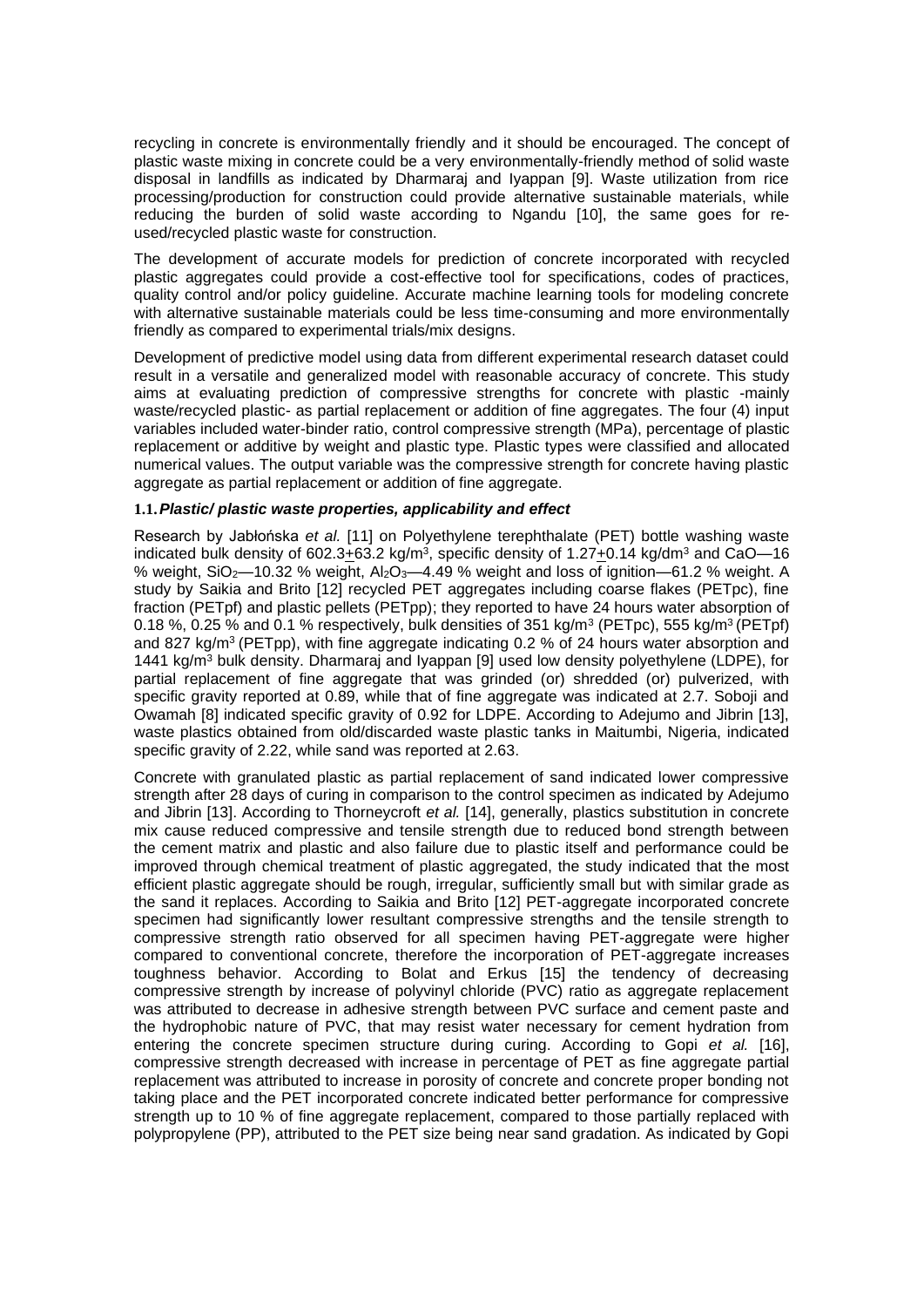*et al.* [16], compressive strength decrease for PP as partial replacement of river sand was attributed to size and shape of PP flakes.

Utilization of waste such as plastic waste as fine aggregate substitution could reduce the demand and negative impacts of sand mining while reducing the quantity of solid waste, while adding value to plastic waste. Reduced slump values of concrete mixes with waste plastic, partial replacement of sand indicated that it can be applied for situations requiring low-degree workability i.e., pre-cast bricks, partition wall panels and so forth, however there was increased workability when superplasticizer was added to plastic-waste-incorporated concrete according to Rai *et al.* [17]. Employment of PET-discarded plastic bottles in concrete is an efficient promising approach of getting rid of such waste as indicated by Shubbar and Al-Shadeedi [18].

### **2. Materials and methods**

#### **2.1.***Review and Dataset*

Reviewed dataset from previous experimental studies for plastic partial replacement or additive of fine aggregate in concrete was used for this study, with 44 datasets from 8 sources used. Table I shows the data from the review, used for the predictive model and the modifications made on the source data. The percentage of plastic replacement or added was based on weight.

| TABLE I: DATASET FROM REVIEWS FOR PLASTIC-INCORPORATED CONCRETE. AND MODIFICATIONS |
|------------------------------------------------------------------------------------|
| <b>INDICATED</b>                                                                   |

| *W/B<br>ratio | **Control Strength<br>(MPa) | *§ % of plastic Weight | ## Plastic<br><b>Type values</b> | <b>Compressive Strength /</b><br>(Averages) (MPa) | Reference                                                                                                                     |  |
|---------------|-----------------------------|------------------------|----------------------------------|---------------------------------------------------|-------------------------------------------------------------------------------------------------------------------------------|--|
|               |                             | §1.93; §3.98;          |                                  | #40; #39.5;                                       |                                                                                                                               |  |
| 0.44;         | #42.5;                      | §6.21;                 | 1                                | #39;                                              |                                                                                                                               |  |
|               |                             | §1.93; §3.98;          |                                  | #41.5; #40.5;                                     |                                                                                                                               |  |
|               | #44;                        | §6.21;                 | 1                                | #40;                                              |                                                                                                                               |  |
|               |                             | §0.86; §1.72;          |                                  | 37.56; 41.84;                                     | Shubbar and Al-                                                                                                               |  |
| 0.5           | 36.97                       | §3.45; §6.90;          | 2                                | 32.16; 27.51;                                     | Shadeedi [18]                                                                                                                 |  |
| 0.29          |                             | \$1.21; \$2.46;        |                                  | 66.8; 62.1;                                       | ∞Al-Hadithi and                                                                                                               |  |
|               | 74.17                       | §3.74;                 | $\overline{2}$                   | 61.23;                                            | Rai et al. [17]<br>Alani [19]<br>Hamid et al. [20]<br>Bolat and Erkus [15]<br>Mohammed et al.<br>$[21]$<br>Burman et al. [22] |  |
| 0.4           |                             | 2.5; 5;                |                                  | 42.5; 39;                                         |                                                                                                                               |  |
|               | 52.7                        | 7.5; 10; 12.5;         | 3                                | 32.6; 25.2; 21.2;                                 |                                                                                                                               |  |
|               |                             | §§11.5; §§26.1;        |                                  | #27.25; #21.60;                                   |                                                                                                                               |  |
| 0.53          | #30.25                      | §§45.2; §§11.5;        | 3                                | #18.13; #28.00;                                   |                                                                                                                               |  |
|               |                             | §§26.1; §§45.2;        |                                  | #25.10; #22.13;                                   |                                                                                                                               |  |
|               |                             | §§11.5; §§26.1;        |                                  | #32.13; #27.75;                                   |                                                                                                                               |  |
| 0.39          | #37.25                      | §§45.2; §§11.5;        | 3                                | #23.80; #32.50;                                   |                                                                                                                               |  |
|               |                             | §§26.1; §§45.2;        |                                  | #30.50; #24.25;                                   |                                                                                                                               |  |
| 0.45          | 33.41                       | §6.6; §15.7;           | 3                                | 31.26; 25.67;                                     |                                                                                                                               |  |
|               |                             | §5.9; §8.1;            |                                  | 25.8; 23.9;                                       |                                                                                                                               |  |
| 0.45          | 32.19                       | \$10.6;                | 4                                | 23.1;                                             |                                                                                                                               |  |
|               |                             | 5; 10;                 |                                  | 39.99; 38.25;                                     |                                                                                                                               |  |
|               |                             | 15; 20;                | $\overline{c}$                   | 24.225; 19.55;                                    |                                                                                                                               |  |
| 0.45          | 37.8                        | 25;<br>14.02;          |                                  | Gopi et al. [16]                                  |                                                                                                                               |  |
|               |                             | 5; 10;                 |                                  | 34; 28.05;                                        |                                                                                                                               |  |
|               |                             | 15; 20;                | 5                                | 21.25; 17;                                        |                                                                                                                               |  |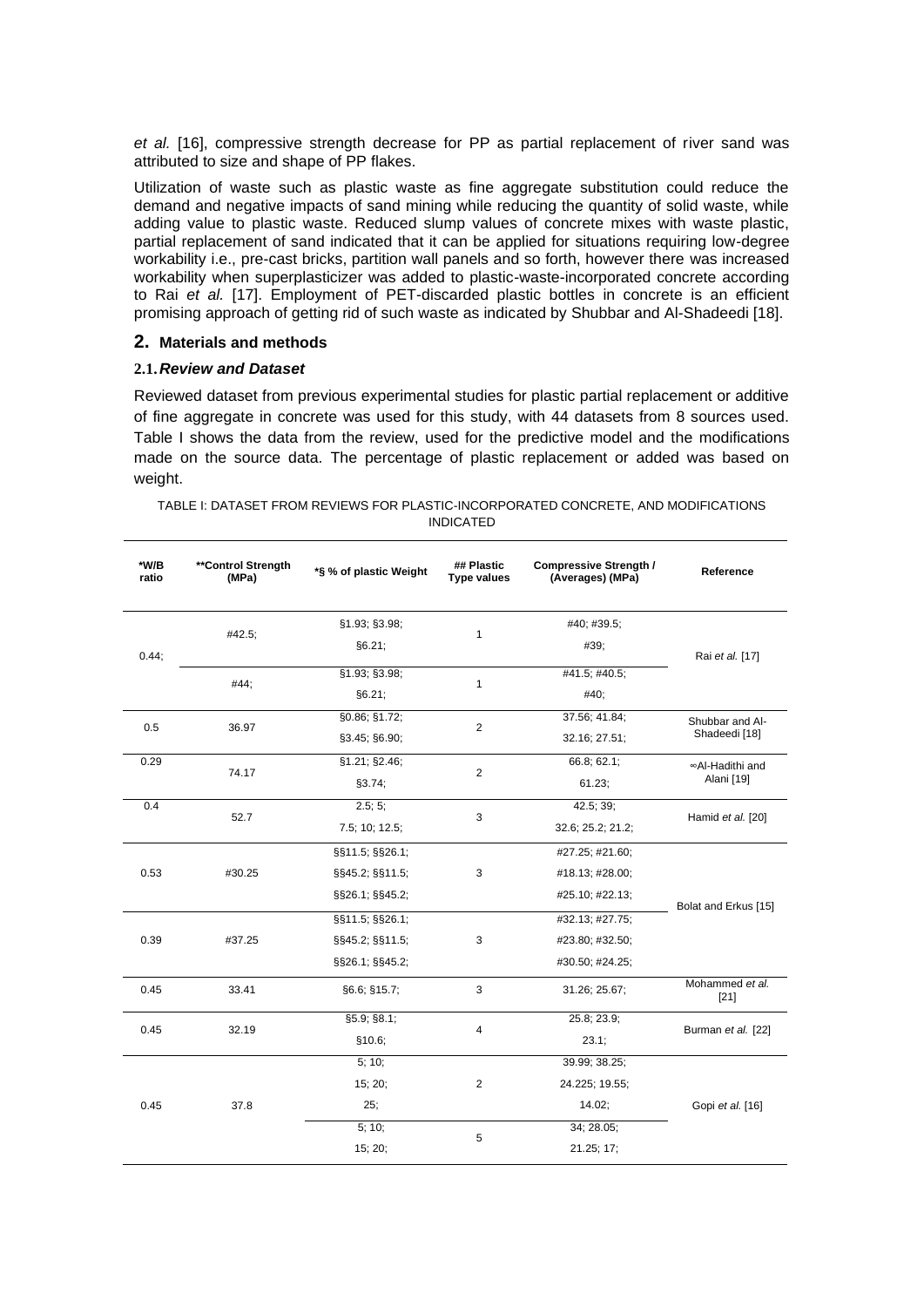#### **NOTES:**

\*W/B ratio: Water to Binder ratio or Water to Cement ratio;

\*\*Control Strength (MPa): strength/(Averages) at 0% plastic waste or target strength;

#Compressive strength (MPa)/(Averages) estimated from graphs;

§ % plastic by weight calculated from given values in source publication;

##Allocated numerical values for Plastic Type: 1. Waste Plastic from virgin plastic, 2. Polyethylene terephlhalate (PET), 3. Polyvinyl chloride (PVC), 4. High density polyethylene (HDPE), 5. polypropylene (PP);

∞Used silica fume 10% cement replacement;

§§ % plastic by weight calculated from given volumes based on specific gravity. Fine aggregate take as 0-4 mm aggregates. The specific gravity of crushed limestone sizes  $4.75$  mm to  $0.075$  mm were  $2.830$  g/cm<sup>3</sup> according to Morova and Terzi [23], this value was used to convert volumetric to weight aggregate replacement for up to 4 mm aggregate replacement as indicated by Bolat and Erkus [15], assuming the fine aggregate is the up to 4 mm aggregates and any base value, materials, methods and other factors used for both studies were similar;

\*§ % plastic weight replacement as indicated in source/calculated/converted

Table I indicates the compressive strengths used for this study from reviews ranged between 66.8 MPa (adopted from Al-Hadithi, and Alani [19]) and 14.02 MPa (adopted from Gopi *et al.*  [16]) for the concrete having partial replacement of fine aggregate with plastic and the percentage of plastic replacement or addition were between 0.86% (adopted/modified from Shubbar and Al-Shadeedi [18]) to 45.19% (adopted/modified from Bolat and Erkus [15]) by weight of fine aggregate. Hasanzade-Inallu *et al.* [24] used ANNs using MATLAB R2019a, to have different input and output variable to ranges that were similar; each variable was normalized by subtraction of its minimum, then divided by its range and the output must be denormalized by the reverse process. According to Henigal *et al.* [28], we get a better comparison and avoidance of influence of greater value parameters and data are normalized, with data normalization scaled within the range (0,1). Equation (1) is used for normalization; the output is de-normalized to actual values according to Equation (2).

> $ScaledValue = \frac{[OriginalValue - MinimumValue)}{(MaxValue - Mixture + Mixture)}$  $\left[\frac{(MaxValue - Min.Value)}{(Max.Value - Min.Value)}\right]$ ... Equation (1)

 $OriginalValue = [ScaledValue(Max, Value - Min, Value)] +$  $Min. Value...$ Equation (2)

Ngandu [10] used 51 (70.83%) training dataset, 10 (13.89%) validation/checking dataset and 11 (15.28%) testing dataset. In this study, the overall dataset of 44 was divided into three, including: 31 No. (70.45%) datasets are used for training, 6 No. (13.64%) for validation or checking and 7 No. (15.91%) for testing.

The Dataset were multi-randomized, while the average values of variables for overall and the three categories of dataset were checked to ensure that no extremely biased dataset occur.

The four (4) input variables included water: binder ratio; control compressive strength (MPa); percentage of plastic replacement or additive as fine aggregate by weight and plastic type. Plastic types were classified and allocated numerical values. The output variable was the compressive strength of concrete having plastic aggregate as partial replacement or addition of fine aggregate.

#### **2.2.***Artificial Neural Network (ANN)*

The study used an artificial neural network with four input variables, one output variable and one hidden layer. Various trials were conducted for varying number of nodes in a hidden layer, between 1 to 21 and/or varying iterations.

The networks were developed in OCTAVE 5.2.0, a free software according to Eaton *et al.* [29]. An illustration by Oman [30] on developing a neural network on OCTAVE was used in the development of the networks utilized in this study, that adopted the backpropagation algorithm, to train network with a goal of minimizing cost. A tangent activation function was used for both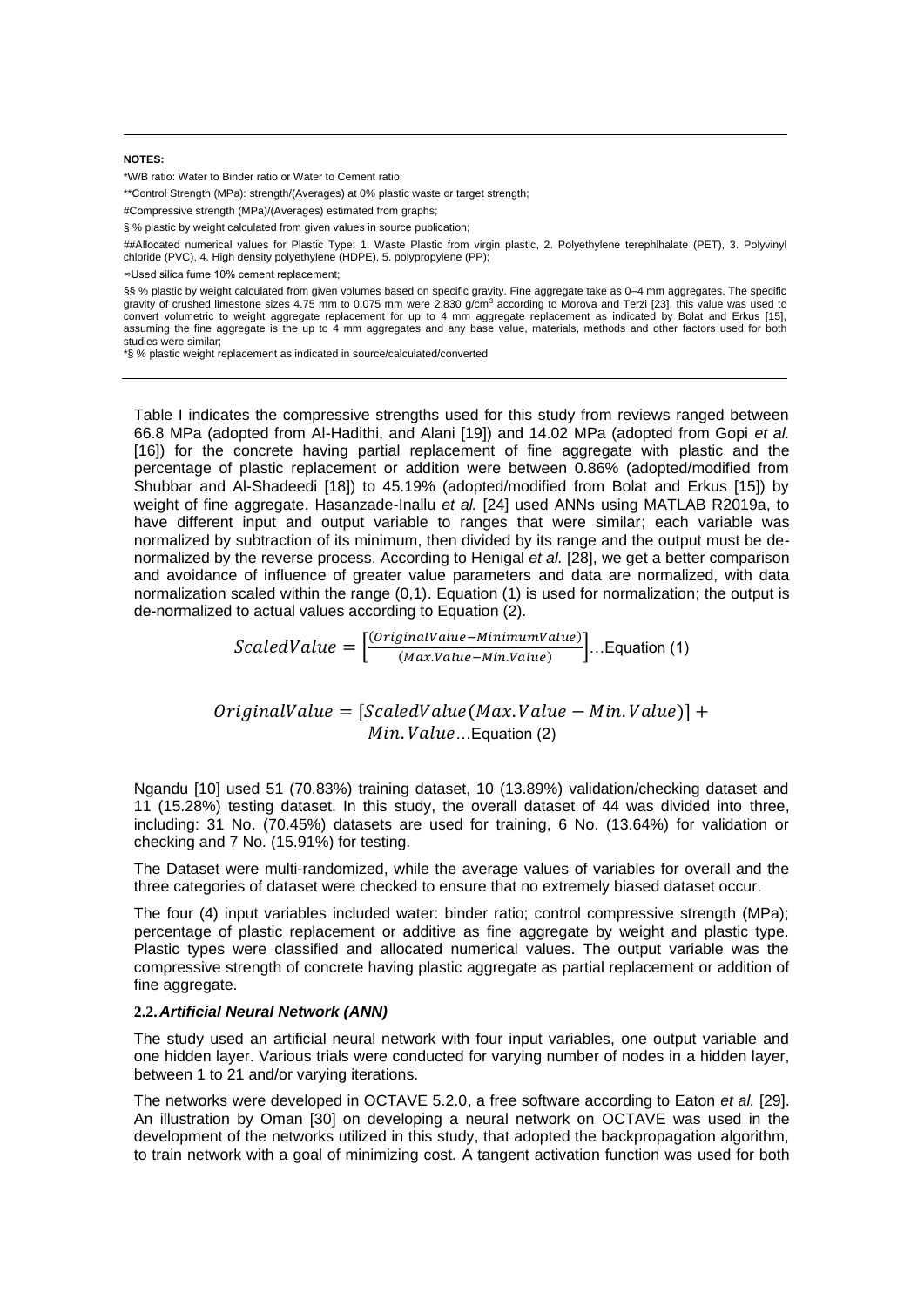the hidden and the output layer and the learning rate was kept constant at 0.06. Activation function formulas were in accordance to GeeksforGeeks [31] and Gupta [32] (https://www.analyticsvidhya.com).

The RMSE was the main indicator used to evaluate or check the performance of the artificial neural networks' trials. Also, the absolute factor of variance  $(R^2)$  was calculated for the ANN models. After training the networks, validation/check dataset was used to indicate how well the particular models had trained, as indicated by normalized RMSEs hence majorly used in determining models to proceed to the test dataset.

The architecture of the network is as shown in fig. 1, with 3 layers: input layer with 4 nodes, 1 hidden layer and output layer with 1 node.



FIG. 1: ARTIFICIAL NEURAL NETWORK STRUCTURE WITH THREE LAYERS

#### **2.3.** *Evaluation of Network(s)*

RMSE and R<sup>2</sup> were calculated by OCTAVE and, the RMSE used to evaluate/check the performance of models, for normalized data. The RMSE, R<sup>2</sup> were also calculated by LibreOffice calc spreadsheet. Zhang *et al.* [25] examined the deviation between predicted and experimental values using RMSE, mean absolute percentage error (MAPE) and absolute factor of variance (R<sup>2</sup>), the equations (3) and (4). Chandwani *et al.* [26] used six different statistical performance for evaluation that included mean absolute error (MAE) and mean absolute percentage error (MAPE) as shown in equations (5) and (6). Ngandu [10] used the RMSE,  $R^2$ , MAPE and MAE for evaluation of model.

$$
RMSE = \sqrt{\frac{1}{m} * \sum_j |t_j - o_j|^2} \dots \text{Equation (3)}
$$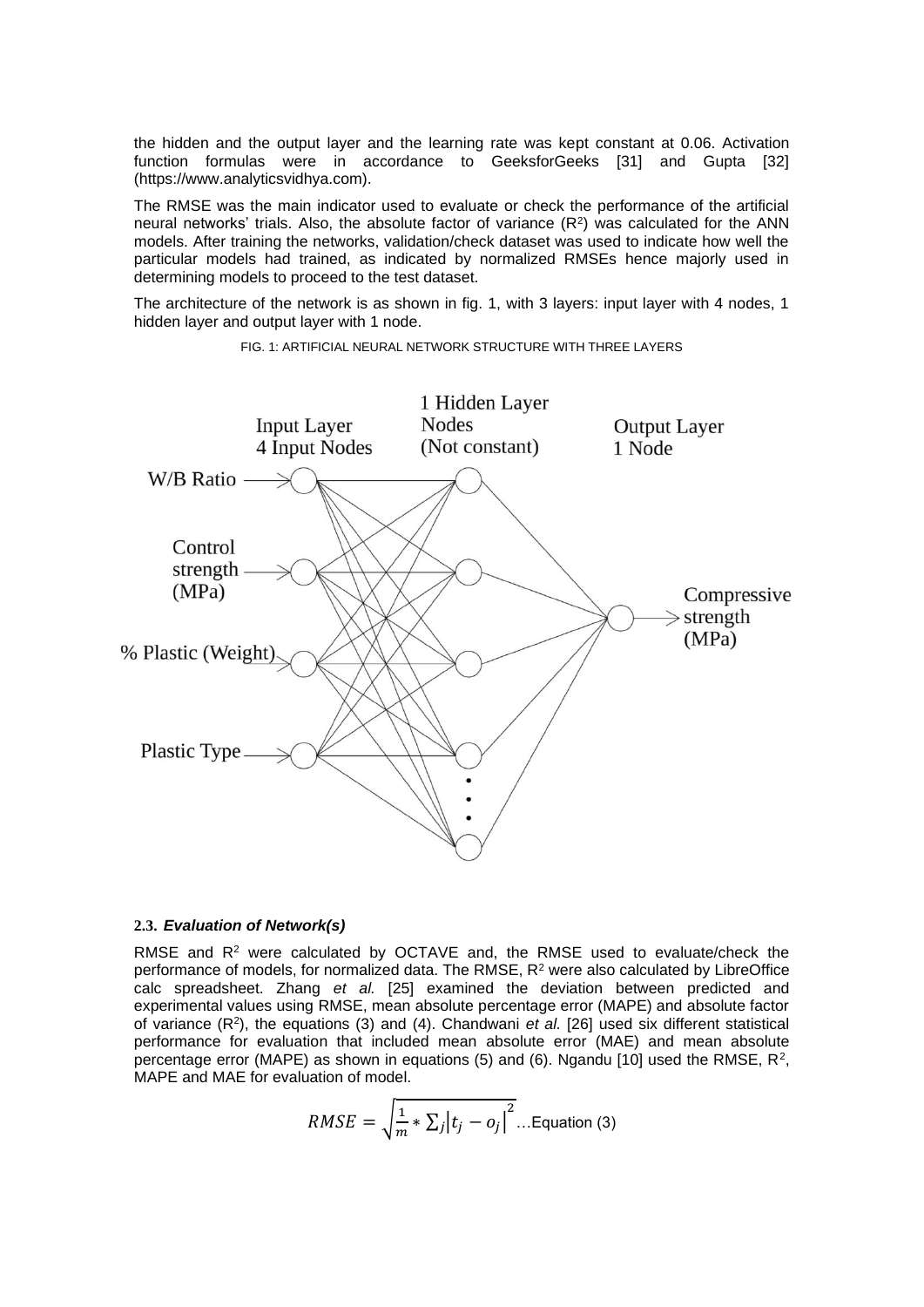$$
R^{2} = 1 - \frac{\sum_{j} (t_{j} - o_{j})^{2}}{\sum_{j} o_{j}^{2}} \dots \text{Equation (4)}
$$

$$
MAE = \frac{1}{m} * \sum_j |o_j - t_j| \dots \text{Equation (5)}
$$

$$
MAPE = \frac{1}{m} * \sum_{j} \frac{|o_j - t_j|}{o_j} * 100... \text{Equation (6)}
$$

**Where** o: Experimental Value; t: Predicted value; m: Total no. in the group

Selection of model was based on the RMSE value. RMSE,  $R^2$ , MAE & MAPE were determined for the de-normalized dataset of the selected model.

The percentage differences between the compressive strengths for both experimental and predicted values and control/reference or target strengths (control strength) were calculated based on equation (7). The dataset was clustered based on percentage of plastic replacement or addition as fine aggregates and percentage averages differences were calculated.

$$
\%Different{o} = \frac{(Experimental/predicted strength(MPa) - Control strength(MPa))}{Control strength(MPa)} * \frac{100...Equation(7)}
$$

### **3. Results**

Table II shows the structure for the selected ANN model, based on the relatively low RMSE exhibited for the three datasets, selected from various networks trials, ranging between 1 to 21 nodes for the hidden layer.

| TABLE II: STRUCTURE FOR SELECTED ANN MODEL |                   |  |  |  |
|--------------------------------------------|-------------------|--|--|--|
| Activation function                        | Tangent-Tangent   |  |  |  |
| Learning rate                              | 0.06              |  |  |  |
| Hidden layer                               | 1 Layer, 14 Nodes |  |  |  |
| Iterations                                 | 320,000           |  |  |  |

| TABLE III: ERRORS AND R <sup>2</sup> FOR SELECTED MODEL |                   |                |           |             |
|---------------------------------------------------------|-------------------|----------------|-----------|-------------|
|                                                         | <b>RMSE (MPa)</b> | R <sup>2</sup> | MAE (MPa) | <b>MAPE</b> |
| Overall                                                 | 1.786             | 0.997          | 1.329     | 4.44        |
| Training                                                | 1.661             | 0.998          | 1.302     | 4.35        |
| Validation/Checking                                     | 2.671             | 0.993          | 1.814     | 5.97        |
| Testing                                                 | 1.311             | 0.998          | 1.033     | 3.51        |

The RMS,  $R^2$  MAE and MAPE % values for the selected model is as shown in table III.

Fig. 2 illustrates the graph for the 44 experimental datasets and the predicted values of compressive strengths.

FIG. 2: GRAPH FOR EXPERIMENTAL AND PREDICTED COMPRESSIVE STRENGTHS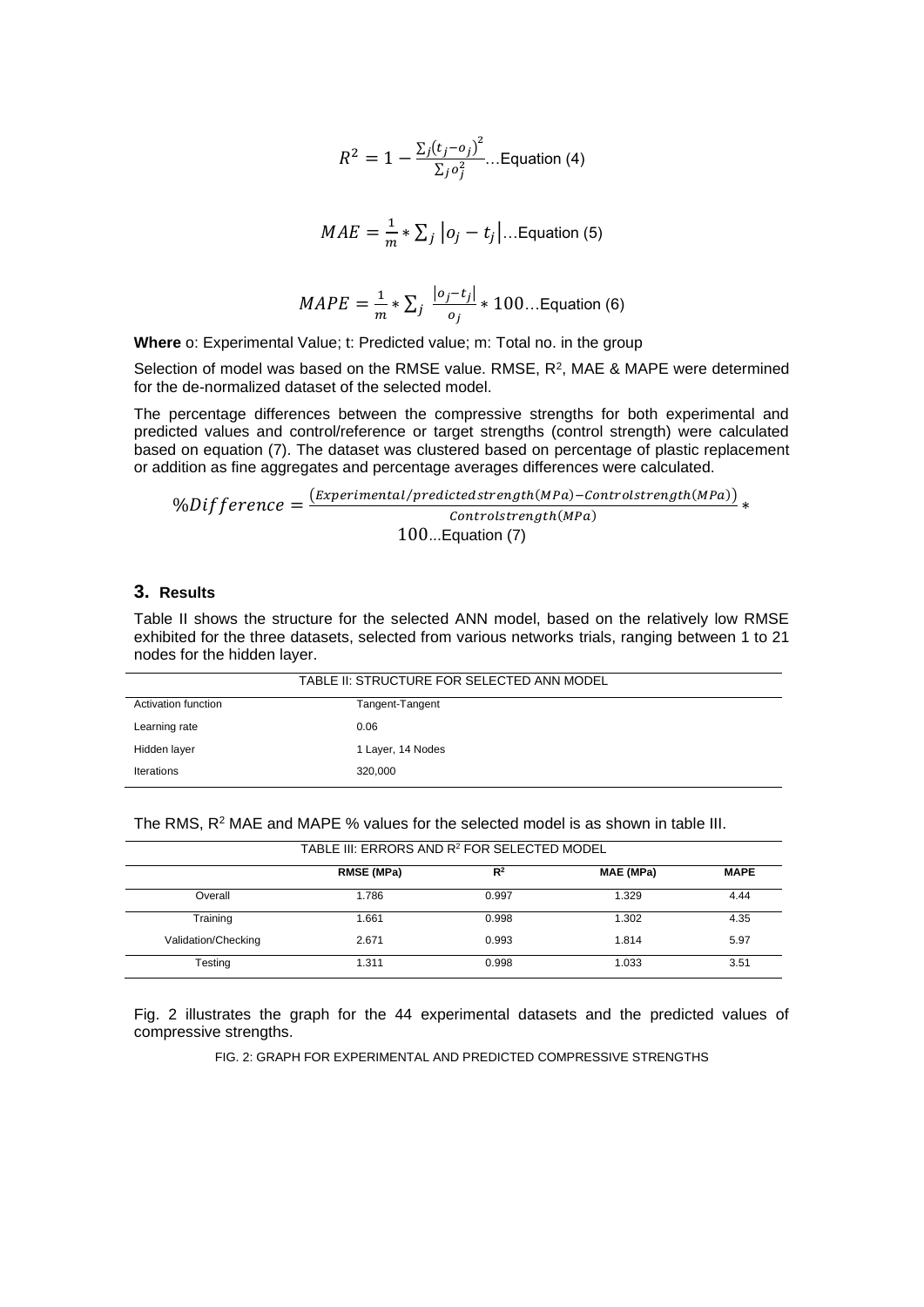

The average percentage differences for compressive strengths of experimental and predicted data, based on the control strength values and clusters of percentage of plastic by weight are shown in table IV.

| TABLE IV: AVERAGE PERCENTAGE DIFFERENCES BETWEEN CONTROL/TARGET COMPRESSIVE |
|-----------------------------------------------------------------------------|
| STRENGTHS AND EXPERIMENTAL/PREDICTED STRENGTH VALUES                        |

| % Plastic fine aggregate (Weight) | % Averages Experimental | % Averages Predicted |
|-----------------------------------|-------------------------|----------------------|
| $< 2.5 \%$                        | $-6.05$                 | $-7.15$              |
| $>2.5 \%$ -5%                     | $-10.82$                | $-10.28$             |
| $>5\% - 10\%$                     | $-20.99$                | $-22.80$             |
| $>10\% - 20\%$                    | $-26.08$                | $-25.08$             |
| 20 % & above                      | $-35.76$                | $-34.27$             |

#### **4. Discussion**

The ANN selected model, with 1 layer, 14 nodes and 320,000 iterations, had RMSE values of 1.786 MPa, 1.661 MPa, 2.671 MPa and 1.311 MPa for the overall, training, validation/checking and testing datasets respectively.  $R^2$  values were 0.997, 0.998, 0.993 and 0.998 for the overall, training, validation/checking and testing datasets respectively. MAE values were 1.329 MPa, 1.302 MPa, 1.814 MPa and 1.033 MPa for the overall, training, validation/checking and testing datasets respectively. MAPE values were 4.44%, 4.35%, 5.97% and 3.51% for the overall, training, validation/checking and testing datasets respectively. Revathy *et al.* [5] reported MAPE values of less than 10% for compressive strength, slump flow, v-funnel and L-box flow, an indication of very good performance. According to Tuntisukrarom and Cheerarot [27] a high accuracy prediction ANN model, developed in MATLAB software, had acceptable error and reported RMSEs of 3.339 for training and 3.4569 for testing, among other model performance evaluations, for prediction of compressive strength behavior of ground bottom ash concrete. In this study, for the 3 dataset categories and the overall, MAPE values were below 6%, MAE were below 2 MPa, RMSE were less than 3 MPa and  $R<sup>2</sup>$  were above 0.99. Also, the visual impression of fig. 2, illustrates a good matching similarity between the experimental and predicted compressive strengths. Hence, the selected model showed good performance and accuracy in predicting compressive strength of partial replacement or addition of plastic as fine aggregate. Compressive strength ranges from reviewed data used in this study ranged between 66.8 MPa (adopted from Al-Hadithi and Alani [19]) and 14.02 MPa (adopted from Gopi *et al.* [16]) for the concrete with partial replacement of fine aggregate with plastic, a range of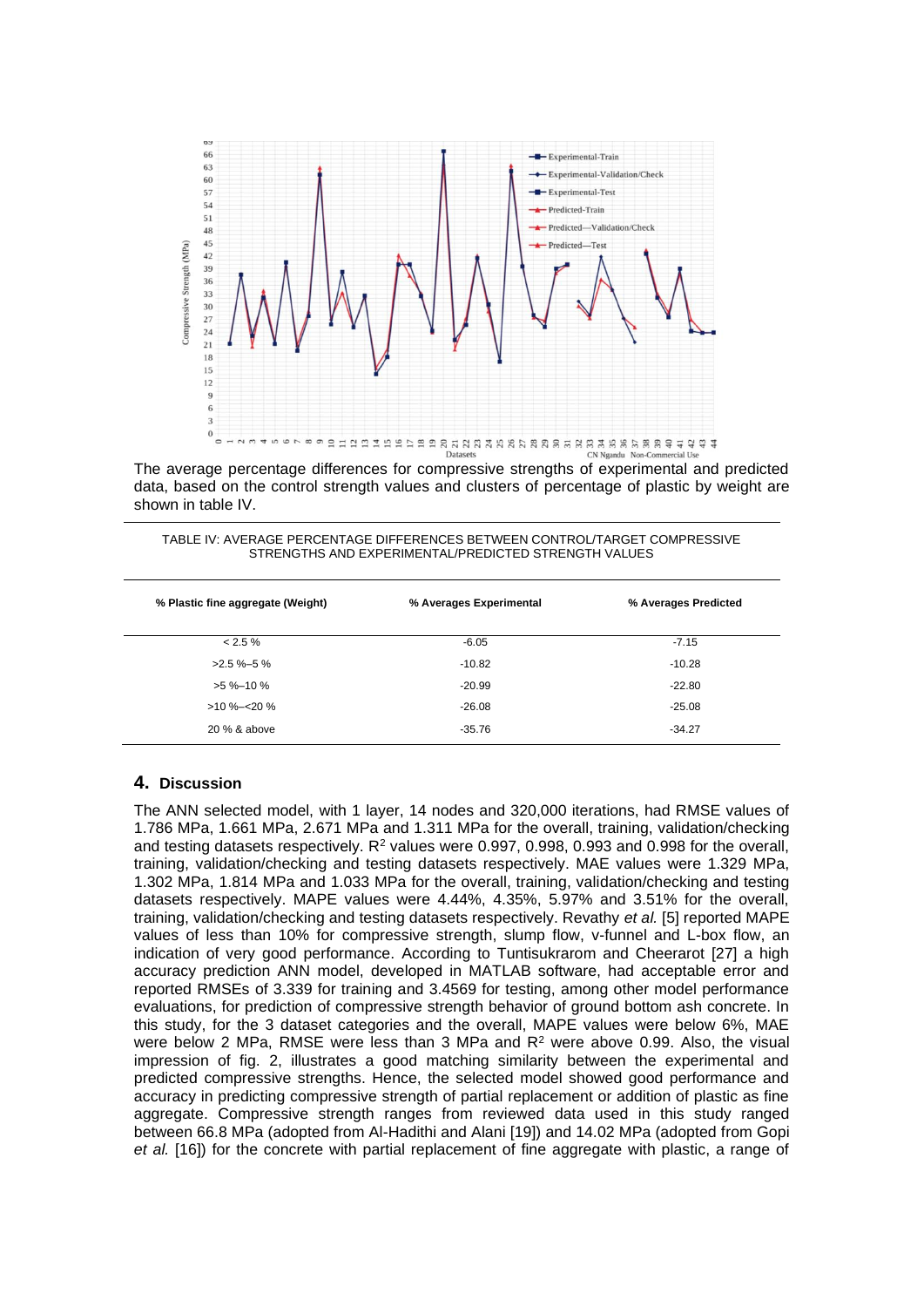52.78MPa. With consideration to range of compressive strengths inputs and evaluation values, the ANN model showed versatility and good generalization. Most datasets utilized recycled or waste plastic.

The percentage average differences for experimental values were -6.05%, -10.82%, -20.99%, - 26.08% and -35.76% for percentage of plastic replacements or additives of < 2.5%> 2.5%– 5%>5% –10%> 10%–<20% and >20% respectively, from the control strengths, indicating increasing percentage strength reduction with increasing plastic proportion. For the predicted values, average differences were -7.15%, -10.28%, -22.8%, -25.08% and -34.27% for plastic replacements or additives of <2.5%, >2.5%–5%, >5%–10%, >10%–<20% and >20% respectively, from control values, indicating increasing percentage strength reduction with increasing plastic proportion. Both experimental and predicted strength percentage differences from control generally showed that percentage strength reduction with increasing percentage of plastic fine aggregate. According to Rai *et al.* [17], compressive strengths decreased with waste plastic ratio increase and strength increased by around 5% after addition of superplasticizer. According to Gopi *et al.* [16], compressive strength decreased with increase in the percentage of PET as fine aggregate partial replacement was attributed to increase in porosity of concrete and concrete proper bonding not taking place and the PET incorporated concrete indicated better performance for compressive strength up to 10% fine aggregate replacement, compared to those partially replaced with PP, attributed to the PET size being near sand gradation.

### **5. Conclusions and Recommendations**

Majority data sources adopted for the study applied recycled or waste plastics as partial replacement or additive of fine aggregate in concrete. The selected model showed good performance and accuracy in prediction of plastic fine-aggregate-incorporated concrete with overall RMSE, R<sup>2</sup>, MAE and MAPE values of 1.786 MPa, 0.997, 1.329 MPa and 4.44%. The errors were reasonably low despite the fact that dataset was gotten from different sources where physical, environmental and technological conditions and techniques are expected to vary, also the largest compressive strength value was more than 4 times the smallest from the review. The ANN model showed versatility and good generalization, with consideration to the range of compressive strength input range. Also, the study indicate that the 4-input variable namely: water-binder ratio; control compressive strength (MPa); percentage of plastic replacement or additive as fine aggregate by weight and plastic type could have significant impact on strength of concrete with partial replacement/addition of plastic as fine aggregates.

Analysis of previous data in this study indicates that as the proportion of plastic increased, there was an increasing percentage of compressive strength reduction from the control. A similar trend occurred for the selected predictive model.

The study recommends:

Consideration on application of artificial neural networks (ANNs) models in prediction of green concrete, with partial waste plastic fine aggregate, that could be used extensively for quality control, policy guidelines, code of practice development and also as possible alternative for trial mix design.

Sustainable techniques such as development of low-cost, sustainable superplasticizers from recycled material and cost-effective technologies to adequately size and shape plastic for fine aggregate application should be sort, in an effort to improve compressive strengths of concrete with partial replacement of fine aggregate with plastic.

Proposal for further feasibility studies based on economic and environmental factors, including high proportion partial replacement of natural fine aggregate with plastic aggregate for application in low levels of structural requirements.

## **6. References**

[1] European Environmental Agency, "Resource efficiency and waste: The Plastic waste trade in the circular economy, Briefing no. 7/2019," *Publications office of the EU*, October 2019 [online]. Available: doi: 10.2800/220248 (Accessed March, 19th 2021)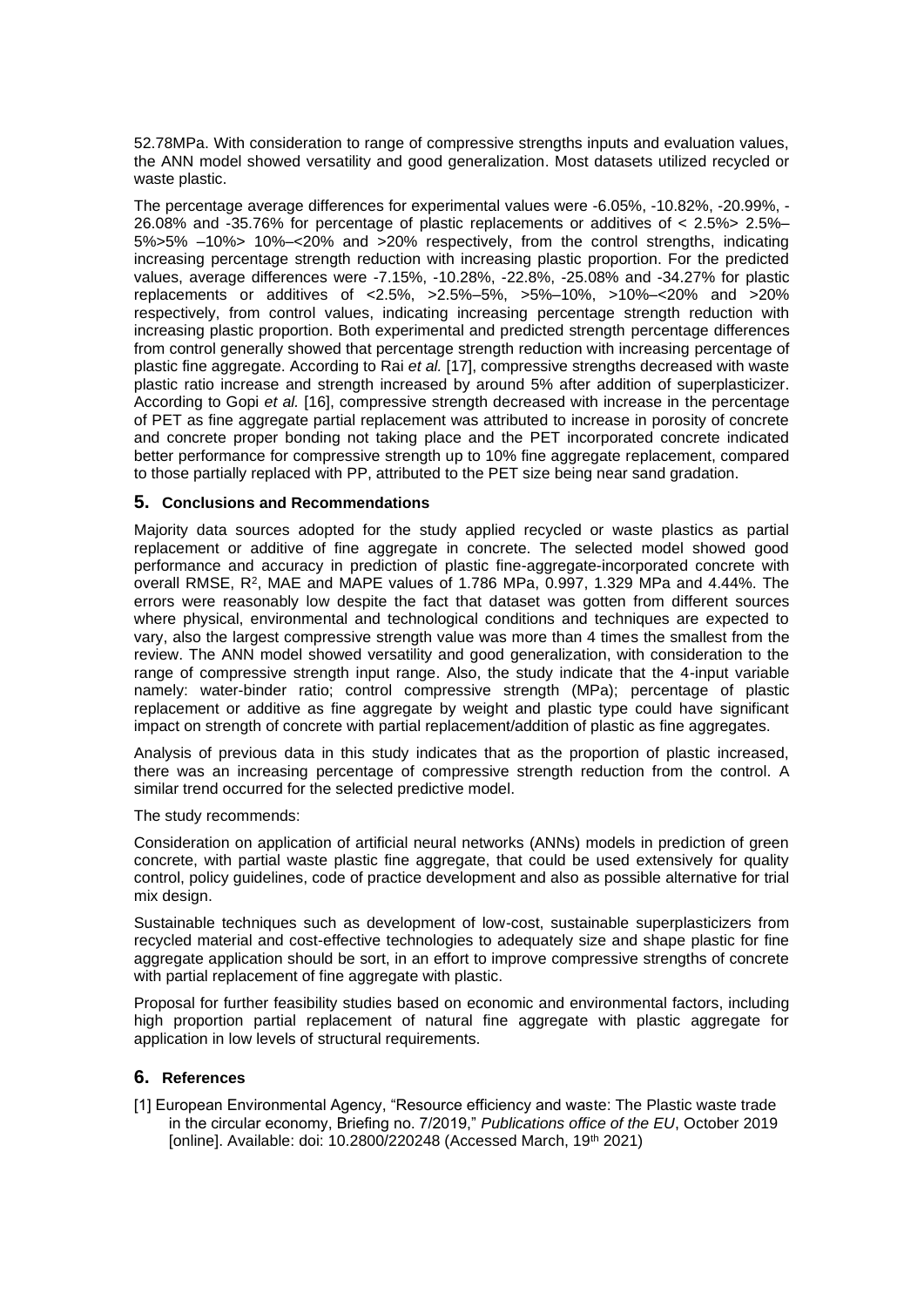- [2] V Chandwani, V Agrawal, R Nagar, and S Singh, "Modeling slump of ready-mix concrete using artificial neural network," *International journal of technology*, Vol. 6 (2), pp. 207–216, 2015. DOI:<http://dx.doi.org/10.14716/ijtech.v6i2.213>
- [3] P Chopra, RK Sharma, and M Kumar, "Prediction of compressive strength of concrete using artificial neural network and genetic programming," *Advances in material science and engineering*, Vol. 2016, 7648467, 2016.<https://doi.org/10.1155/2016/7648467>
- [4] AM Al-Swaidani, and WT Khwies, "Applicability of artificial neural networks to predict mechanical and permeability properties of volcanic scoria-based concrete," *Advances in civil engineering*, 2018, 5207962, 2018. https://doi.org/10.1155/2018/5207962
- [5] J Revathy, P Gajalakshmi, and G Ashwini, "Neural network for the prediction of fresh properties and compressive strength of flowable concrete," *Journal of Urban and environmental engineering*, Vol. 13 (1), pp. 183–197, 2019. doi:10.4090/juee. 2019. v13n1.183197
- [6] D Sathyan, KB Anand, AJ Prakash, and B Premjith, "Modeling the fresh and hardened stage properties of self-compacting concrete using random kitchen sink algorithm," *International journal of concrete structures and materials*, 2018. DOI: 10.1186/s40069-018-0246-7
- [7] BRK Chunchu, and J Putta, "Effect of recycled plastic granules as a partial substitute for natural resource sand on the durability of SCC," *Resources*. 2019, 8, 133. DOI: 10.3390/resources8030133
- [8] AO Soboji, and HI Owamah, "Evaluation of the suitability of low-density polyethylene (LDPE) waste as fine aggregate in concrete," *Nigerian journal of technology (NIJOTECH)*, Vol. 33 (4), pp 409-425, 2014. http://dx.doi.org/10.4314/njt.v33i4.1
- [9] R Dharmaraj, and G Iyappan, "Suitability of partial replacement of pulverized plastic as fine aggregate in cement concrete," *Indian journal of science and technology*, Vol. 9 (23), 2016. DOI: 10.17485/ijst/2016/v9i23/95856
- [10] CN Ngandu, (2021) "Prediction of Compressive Strengths for Rice Husks Ash incorporated concrete, Using Neural Network and Reviews," ITECKNE, Vol. 18 (1). DOI: 10.15332/iteckne.v18i1.2532 (Accepted for publication)
- [11] B Jabłońska, P Kiełbasa, M Korenko, and T Dróżdż, "Physical and chemical properties of waste from PET bottles washing as a component of solid fuels," *Energies*. 2019, 12, 2197. <https://doi.org/10.3390/en12112197>
- [12] N Saikia, and J Brito, Waste polyethylene terephthalate as an aggregate in concrete. *Material research*, 16 (2), pp 341–350, 2013. https://doi.org/10.1590/S1516- 14392013005000017
- [13] TW Adejumo, and S Jibrin, "Strength Characteristics of concrete with plastic granules as partial replacement for sand," in Federal university of Technology, Minna [online document], the contract of the contract of the 2020. The contract of the contract of the contract of the contract of the contract of the contract of the contract of the contract of the contract of the contract of the contr https://staff.futminna.edu.ng/CIE/content/journal/PF1258/20.pdf (Accessed March 15<sup>th</sup>, 2021)
- [14] J Thorneycroft, P Savoikar, J Orr, and R Ball, (2016). "Performance of concrete with recycled plastic as a partial replacement for sand," In: R.Jone (ed.). *CTU Congress*. Dundee, 2016. [https://researchportal.bath.ac.uk/en/publications/performance-of-concrete](https://researchportal.bath.ac.uk/en/publications/performance-of-concrete-with-recycled-plastic-as-a-partial-replacement-for-sand(2c25def5-34a1-4d85-9f9b-705fbe2d2f86).html)[with-recycled-plastic-as-a-partial-replacement-for-sand\(2c25def5-34a1-4d85-9f9b-](https://researchportal.bath.ac.uk/en/publications/performance-of-concrete-with-recycled-plastic-as-a-partial-replacement-for-sand(2c25def5-34a1-4d85-9f9b-705fbe2d2f86).html)[705fbe2d2f86\).html](https://researchportal.bath.ac.uk/en/publications/performance-of-concrete-with-recycled-plastic-as-a-partial-replacement-for-sand(2c25def5-34a1-4d85-9f9b-705fbe2d2f86).html)
- [15] H Bolat, and P Erkus, "Use of polyvinyl chloride (PVC) powder and granules as aggregate replacement in concrete mixtures," *Sci Eng Compos Mater*. 23 (2) pp. 209–216, 2016. DOI: 10.1515\_secm-2014-0094
- [16] KS Gopi, T Srinivas, SP Raju, "Feasibility study of recycled plastic waste as fine aggregate in concrete," In: 2<sup>nd</sup> international conference on design and manufacturing aspects of *sustainable energy (ICMED, 2020) E3S web of conferences*. Hyderabad, India, 10-12 July, 2020, 184, 01084 (2020). Available at: <https://doi.org/10.1051/e3sconf/202018401084>
- [17] B Rai, TS Rushad, Kr. Bharesh, and SK Duggal, "Study of waste plastic mix concrete with plasticizer," *International Scholarly Research Network (ISRN) Civil Engineering*. Vol. 2012, 469272, 2012. DOI:10.5402/2012/469272
- [18] SDA Shubbar, and AS Al-Shadeedi, "Utilization of waste plastic bottles as fine aggregate in concrete," *Kufa Journal of Engineering*, Vol. 8 (2), pp. 132–146, June 2017. <http://journals.uokufa.edu.iq/index.php/kje/article/view/6068/5321>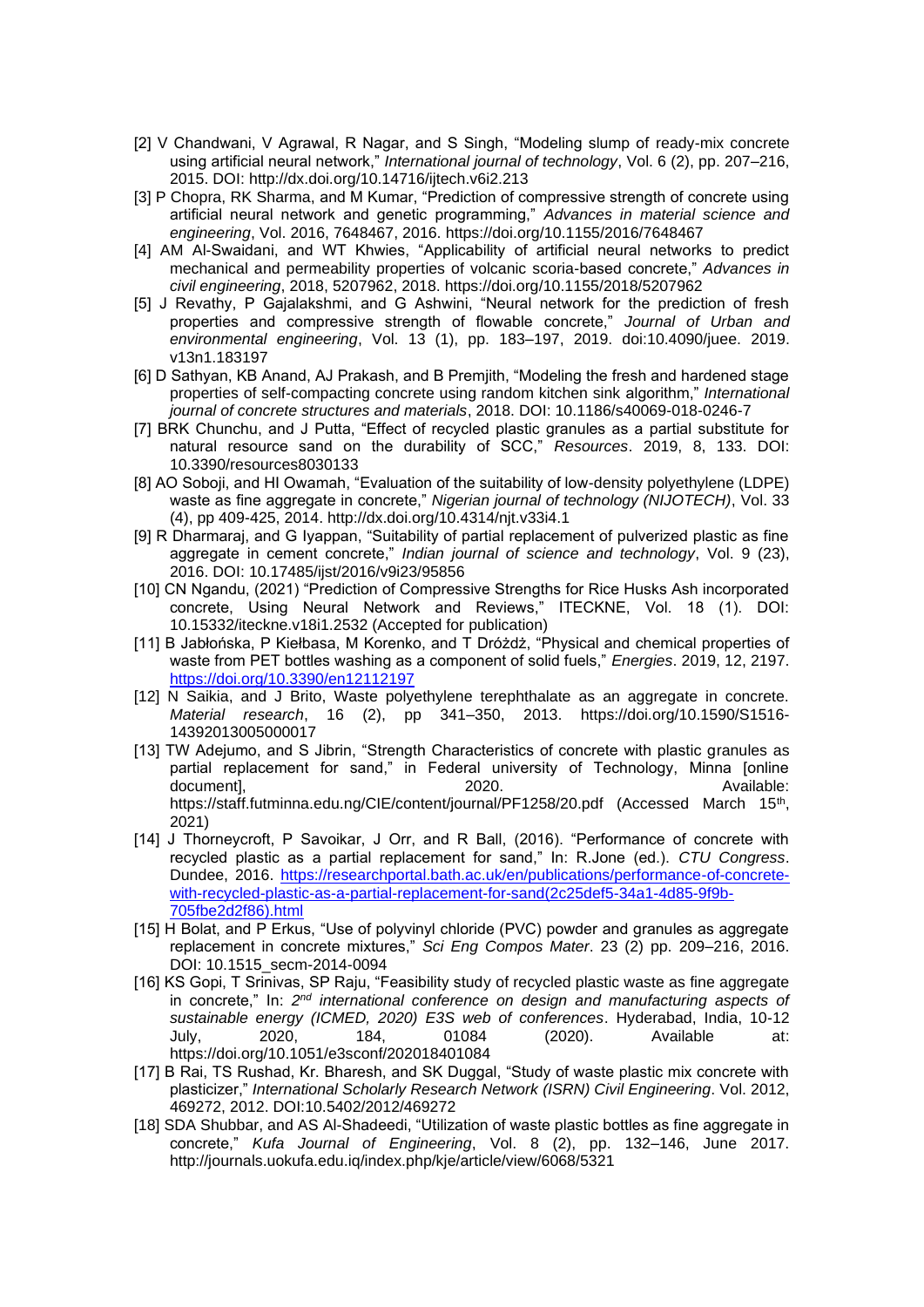- [19] AI Al-Hadithi, and FA Alani, "Mechanical properties of high-performance concrete containing waste plastic as aggregate," *Journal of Engineering (Baghdad, online) – Baghdad University*. Vol. 21 (8), pp. 100-115, 2015. <https://joe.uobaghdad.edu.iq/index.php/main/article/view/377/328>
- [20] HH Hamid, AE Osama, and KA Mahmoud, "Mechanical, thermal and acoustical properties of concrete with fine polyvinyl chloride (PVC)," *Iraq Journal of Civil Engineering*, Vol. 11 (2), pp. 81–91, 2017.<https://iasj.net/iasj/download/57ee0b200ca5a4b7>
- [21] NS Mohammed, BA Hamza, NH Al-Shareef, HH Hussein, "Structural behavior of reinforced concrete slabs containing fine waste aggregates of polyvinyl chloride," *Buildings.* 2021, 11, 26. https://doi.org/10.3390/buildings11010026 https://www.mdpi.com/2075- 5309/11/1/26/htm
- [22] S Burman, P Meena, M Farhan, and P Meena, "Development of low-cost concrete using waste plastics as sand replacement," *Dogo Rangsang Research Journal*. Vol. 10 (7) (5), 2020. pp. 167–171.
- [23] N Morova, and S Terzi, "Evaluation of colemanite waste as aggregate hot mix asphalt concrete." *Journal of natural and applied science* ,19 (2), pp. 8–15, 2015.
- [24] A Hasanzade-Inallu, PH Inallou, and B Eskandarinezhad, "Prediction of compressive strength of concrete with manufactured sand using neural networks and bat algorithm," *Soil structure interaction journal*, Vol. 4, pp. 52–63, 2019.
- [25] J Zhang, Y Zhao, and H Li, "Experimental Investigation and Prediction of Compressive Strength of Ultra-High-Performance Concrete Containing Supplementary Cementitious Materials," *Advances in Material Science and Engineering*, Vol. 2017, 4563164, 2017. <https://doi.org/10.1155/2017/4563164>
- [26] V Chandwani, V Agrawal, and R Nagar, "Modeling slump of ready-mix concrete using genetically evolved artificial neural network," *Advance artificial neural systems*. Vol. 2014, 629137, 2014.<http://dx.doi.org/10.1155/2014/629137>
- [27] K Tuntisukrarom, and R Cheerarot, "Prediction of compressive strength behavior of ground bottom ash concrete by an artificial neural network," *Advances in materials science and engineering*, Vol. 2020, 2608231, 2020. https://doi.org/10.1155/2020/2608231
- [28] A Henigal, E Elbeltgai, M Eldwiny, M Serry, "Artificial neural network model for forecasting concrete compressive strength and slump in Egypt," *Journal of Al Azhar university engineering sector*, Vol. 11 (39), April 2016.
- [29] JW Eaton, D Bateman, S Hauberg, and R Wehbring, *GNU Octave version 5.2.0 manual: A High-level interactive language for numerical computations*, 2019 [online]. Available at: https.//www.gnu.org/software/octave/doc/v.5.2.0 (Accessed in 2020/2021)
- [30] SA Oman, *Simple Neural Network in Octave-Part 2.* January 3, 2016. [online]. Available at: https://aimatters.wordpress.com/2016/01/03/a-simple-neural-network-in-octave-part-2/. (Accessed: March 2021, 14th January, 2021)
- [31] Geeks for Geeks, *Activation Functions in Neural Networks-* Last updated 8th October, 2020. [online]. Available at: https://www.geeksforgeeks.org/activation-functions-neuralnetworks/. (last accessed May 11<sup>th</sup>, 2021).
- [32] Gupta, *Fundamentals of Deep Learning-Activation Functions and When to Use Them?* 2017-updated 2020 [online]. Available at: [https://www.analyticsvidhya.com/blog/2020/01/fundamentals-deep-learning-activation](https://www.analyticsvidhya.com/blog/2020/01/fundamentals-deep-learning-activation-functions-when-to-use-them/)[functions-when-to-use-them/.](https://www.analyticsvidhya.com/blog/2020/01/fundamentals-deep-learning-activation-functions-when-to-use-them/) (accessed 18<sup>th</sup> January 2021)
- [33] L Baumbach, Neural network-activation function, Morioh.com. [Online]. Available at: <https://morioh.com/p/21b55ba475f9> (accessed May 11<sup>th</sup>, 2021).
- [34] C Campos, CJ Silva, and DFM Torres, "Numerical optimal control of HIV transmission in octave/MATLAB," *Mathematical and computational applications*, 25, 1: doi:10.3390/mca25010001
- [35] J Żurek, J Małachowski, J Ziółkowski, and J Szkutnik-Rogoz, "Reliability analysis of technical means of transport," *Applied sciences*. 10,3016; doi:10.3390/app10093016

#### **Tables and List of Figures**

TABLE I: DATASET FROM REVIEWS FOR PLASTIC-INCORPORATED CONCRETE AND MODIFICATIONS INDICATED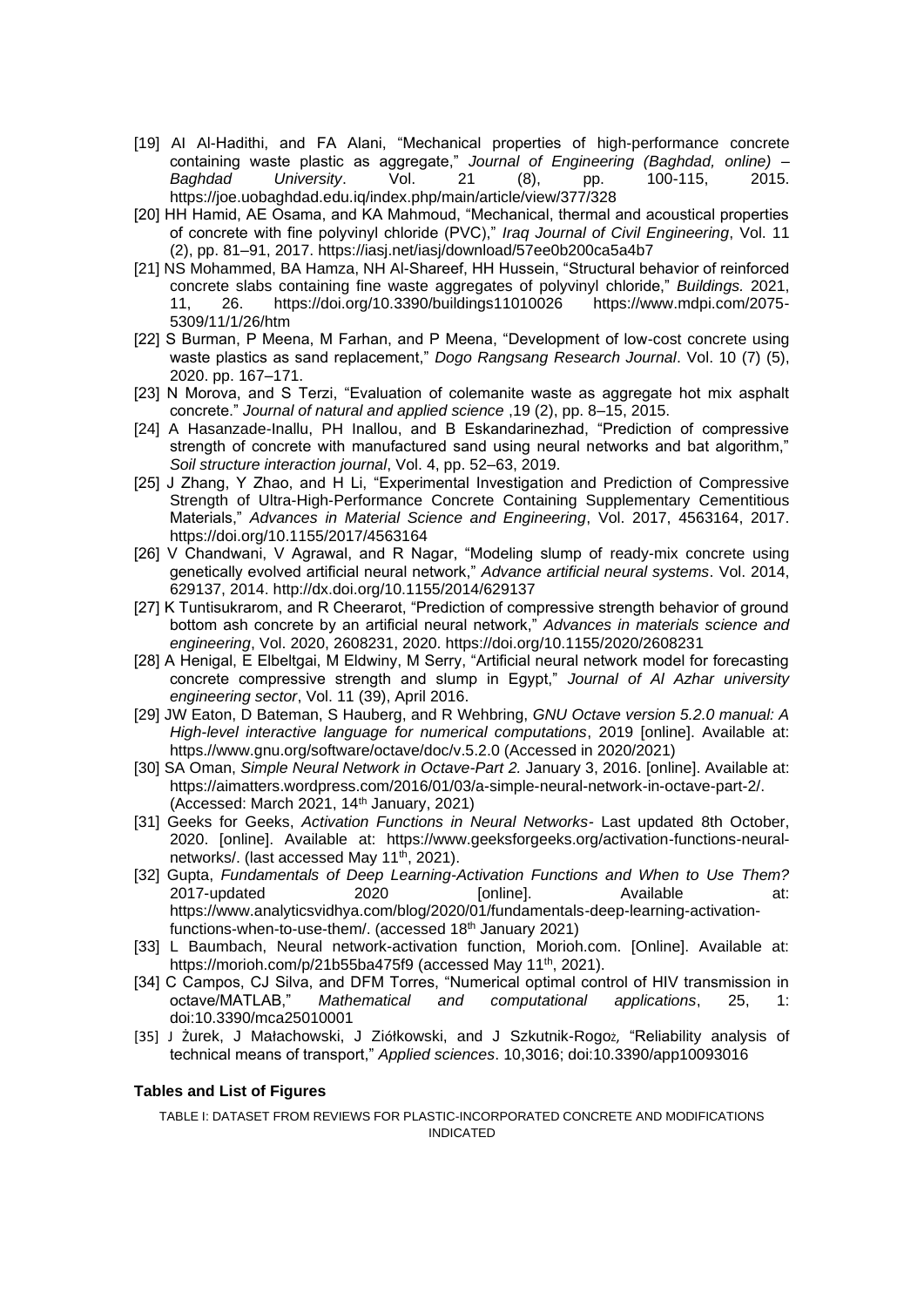| *W/B<br>ratio | **Control Strength<br>(MPa) | % plastic Weight | ## Plastic<br><b>Type values</b> | <b>Compressive Strength</b><br>(MPa) | Reference                                                                                                                      |
|---------------|-----------------------------|------------------|----------------------------------|--------------------------------------|--------------------------------------------------------------------------------------------------------------------------------|
|               | #42.5; #42.5;               | §1.93; §3.98;    |                                  | #40; #39.5;                          |                                                                                                                                |
| 0.44;         | #42.5;                      | §6.21;           | 1                                | #39;                                 | Rai et al. [17]                                                                                                                |
|               | #44; #44;                   | §1.93; §3.98;    |                                  | #41.5; #40.5;                        |                                                                                                                                |
|               | #44;                        | §6.21;           | 1                                | #40;                                 |                                                                                                                                |
|               |                             | §0.86; §1.72;    |                                  | 37.56; 41.84;                        | Shubbar and Al-                                                                                                                |
| 0.5           | 36.97                       | §3.45; §6.90;    | $\overline{2}$                   | 32.16; 27.51;                        | Shadeedi [18]                                                                                                                  |
| 0.29          |                             | §1.21; §2.46;    |                                  | 66.8; 62.1;                          | ∞Al-Hadithi and                                                                                                                |
|               | 74.17                       | §3.74;           | $\overline{\mathbf{c}}$          | 61.23;                               | Alani [19]<br>Hamid et al. [20]<br>Bolat and Erkus [15]<br>Mohammed et al.<br>$[21]$<br>Burman et al. [22]<br>Gopi et al. [16] |
| 0.4           |                             | 2.5; 5;          |                                  | 42.5; 39;                            |                                                                                                                                |
|               | 52.7                        | 7.5; 10; 12.5;   | 3                                | 32.6; 25.2; 21.2;                    |                                                                                                                                |
|               |                             | §§11.5; §§26.1;  |                                  | #27.25; #21.60;                      |                                                                                                                                |
| 0.53          | #30.25<br>§§45.2; §§11.5;   | 3                | #18.13; #28.00;                  |                                      |                                                                                                                                |
|               |                             | §§26.1; §§45.2;  |                                  | #25.10; #22.13;                      |                                                                                                                                |
|               |                             | §§11.5; §§26.1;  |                                  | #32.13; #27.75;                      |                                                                                                                                |
| 0.39          | #37.25                      | §§45.2; §§11.5;  | 3                                | #23.80; #32.50;                      |                                                                                                                                |
|               |                             | §§26.1; §§45.2;  |                                  | #30.50; #24.25;                      |                                                                                                                                |
| 0.45          | 33.41                       | §6.6; §15.7;     | 3                                | 31.26; 25.67;                        |                                                                                                                                |
|               | 32.19                       | §5.9; §8.1;      | 4                                | 25.8; 23.9;                          |                                                                                                                                |
| 0.45          |                             | \$10.6;          |                                  | 23.1;                                |                                                                                                                                |
|               |                             | 5; 10;           |                                  | 39.99; 38.25;                        |                                                                                                                                |
|               |                             | 15; 20;          | $\overline{\mathbf{c}}$          | 24.225; 19.55;                       |                                                                                                                                |
| 0.45          | 37.8                        | 25;<br>14.02;    |                                  |                                      |                                                                                                                                |
|               |                             | 5; 10;           | 5                                | 34; 28.05;                           |                                                                                                                                |
|               |                             | 15; 20;          |                                  | 21.25; 17;                           |                                                                                                                                |

#### **NOTES:**

\*W/B ratio: Water to Binder ratio or Water to Cement ratio;

\*\*Control Strength (MPa): strength at 0% plastic waste or target strength;

#Compressive strength (MPa) estimated from graphs;

§ % plastic by weight calculated from given values in source publication;

##Allocated numerical values for Plastic Type: 1. Waste Plastic from virgin plastic, 2. Polyethylene terephlhalate (PET), 3. Polyvinyl chloride (PVC), 4. High density polyethylene (HDPE), 5. polypropylene (PP);

∞Used silica fume 10% cement replacement;

§§ % plastic by weight calculated from given volumes based on specific gravity. Fine aggregate take as 0–4 mm aggregates. The specific<br>gravity of crushed limestone sizes 4.75 mm to 0.075 mm were 2.830 g/cm<sup>3</sup> according to convert volumetric to weight aggregate replacement for up to 4 mm aggregate replacement as indicated by Bolat and Erkus [15], assuming the fine aggregate are the up to 4 mm aggregates and any base value, materials, methods and other factors used for both studies were similar;

| TABLE II: STRUCTURE FOR SELECTED ANN MODEL |                   |  |  |  |
|--------------------------------------------|-------------------|--|--|--|
| Activation function                        | Tangent-Tangent   |  |  |  |
| Learning rate                              | 0.06              |  |  |  |
| Hidden layer                               | 1 Layer, 14 Nodes |  |  |  |
| Iterations                                 | 320.000           |  |  |  |